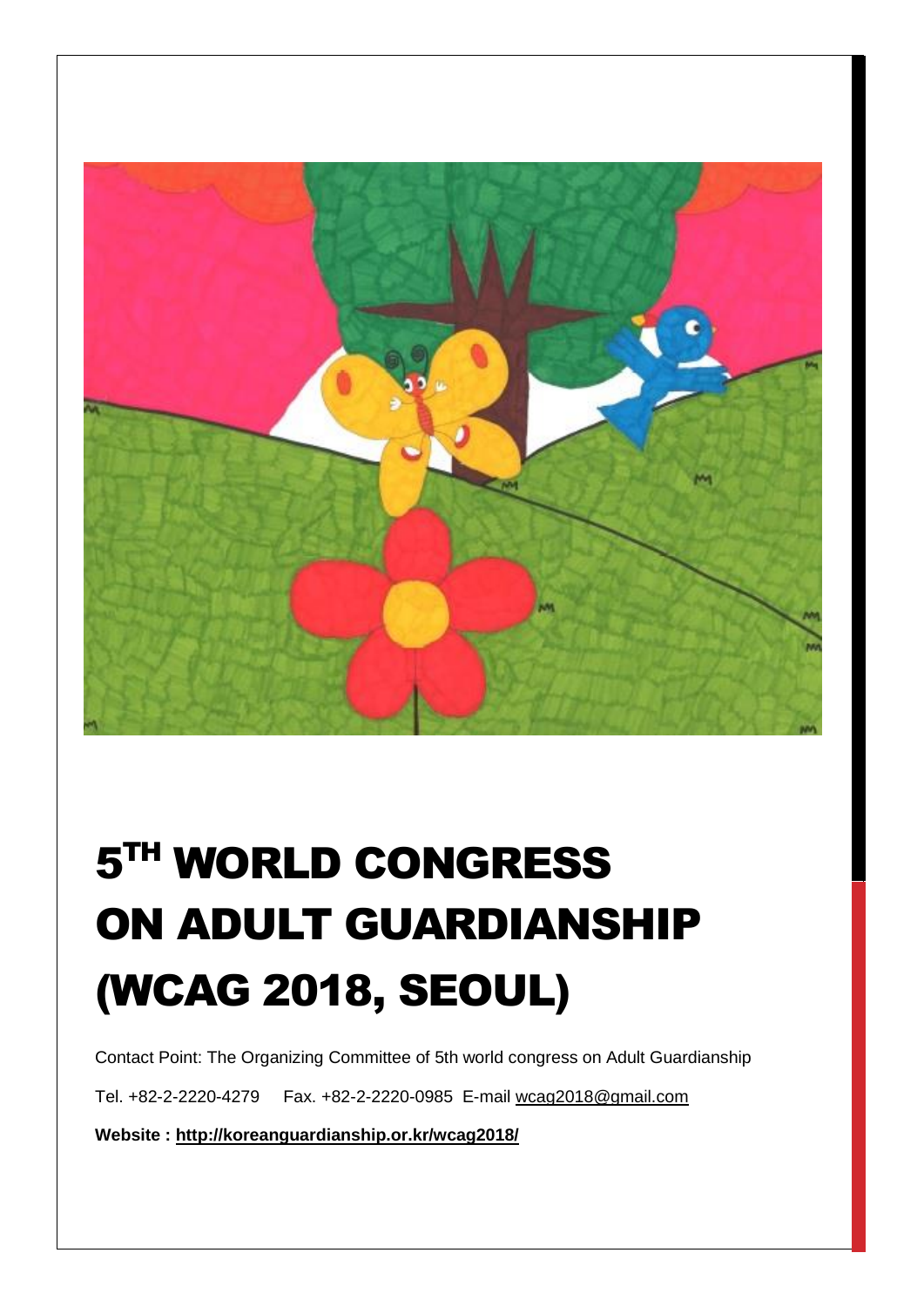# 5TH WORLD CONGRESS ON ADULT GUARDIANSHIP (WCAG 2018)

We invite you to submit your presentation papers to the organizing committee of the 5th world congress on Adult Guardianship. Our focus will be **"Living together with persons with cognitive impairments in the communities".**

# **CONFERENCE HIGHLIGHTS**

○ **Conference Date: 23th - 25th October, 2018 (with optional workshops on 26th October)**

○ **Conference Venue:** 『**SEOUL DRAGON CITY**』 **Convention Center, Yongsan, Seoul, Korea**

The 5th World Congress on Adult Guardianship will be held in Seoul for three days of between 23rd and 25th October 2018, and we will hold a one-day workshop for experts with more specific interests on 26th October.

The venue of the congress will be "SEOUL DRAGON CITY", which is located in Yongsan, very conveniently accessible from Incheon Airport(ICN). SEOUL DRAGON CITY accommodates nearly 1,700 hotel rooms, NOVOTEL Ambassador Seoul Yongsan and IBIS Ambassador Seoul Yongsan. All the guests can stay either in IBIS hotel or NOVOTEl hotel with very reasonable price. The organizing committee will provide for lunch and dinner meals to all the participants during the congress.

# **IMPORTANT DATES**

○ **Deadline for Abstract Submissions** 

From now – To Friday 16th February, 2018

○ **Notification of acceptance** 

Friday 30th March, 2018

○ **Deadline for Full Presentation Paper Submissions** 

Friday 31st August, 2018

# ○ **Deadline for Online Registration**

 From Friday 1st December, 2017 – To Friday 5th October, 2018 (Early Bird Discount Date : Friday 29th June, 2018)

# ○ **Recommendation for Hotel Reservation**

 From Friday 1st December, 2017 - To Friday 27th April, 2018 (After that date a small portion of the unsold rooms will be released for general sale. So we recommend all participants to make a reservation for the room before Friday 27th April, 2018)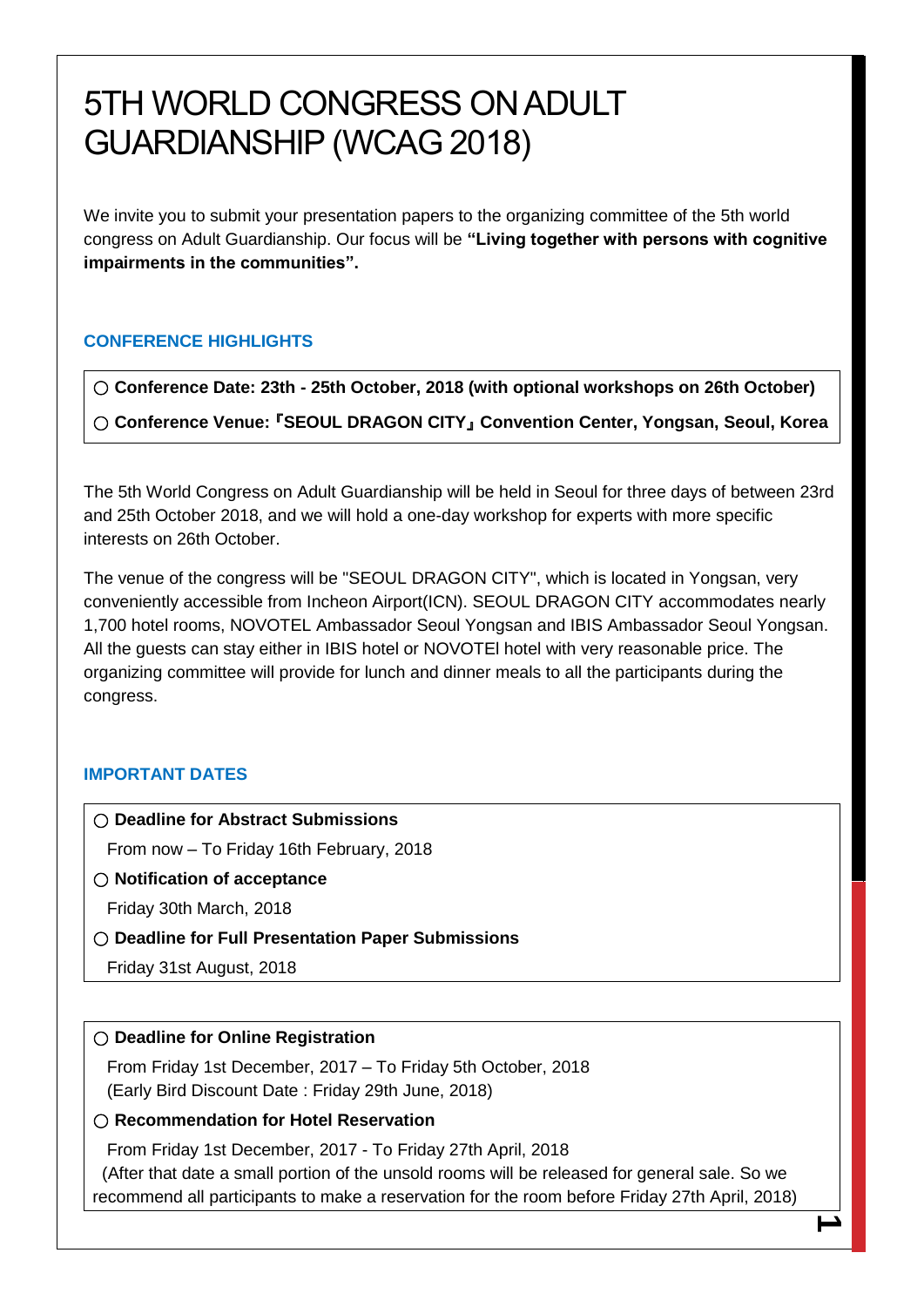Please note that the special rates are available only when you make a reservation through WCAG2018 website link.

# **HOW TO SUBMIT ABSTRACS**

WCAG 2018 welcomes submissions of Abstracts from around the world. **Our first preference is for Abstracts to be submitted through the online system**

#### <http://koreanguardianship.or.kr/wcag2018/>

If there are any problems with submitting Abstracts, an alternative method is to fill out the submission form and send it to the e-mail **wcag2018proposals@gmail.com**

# **FOCUS ON THE FOLLOWING TOPIC**

WCAG 2018 will give priority to presentations that address the following topics:

#### **a. Focus on the Individual**

- Autonomy vs. protection; self determination
- Perspectives of persons under guardianship

• Specific populations and needs (individuals with dementia, intellectual disabilities, mental illness, traumatic brain injury, substance abuse)

- Assessment of Mental Capacity
- Right to legal capacity (implementing Convention on Rights of Persons with Disabilities)

# **b. Focus on Supported Decision Making**

- Person-centered planning
- Supported decision-making
- Best interest and substituted judgment standards
- Medical decision-making
- Residential decision-making
- Financial decision-making
- Mental Health Issues (involuntary commitment, Rehabilitation)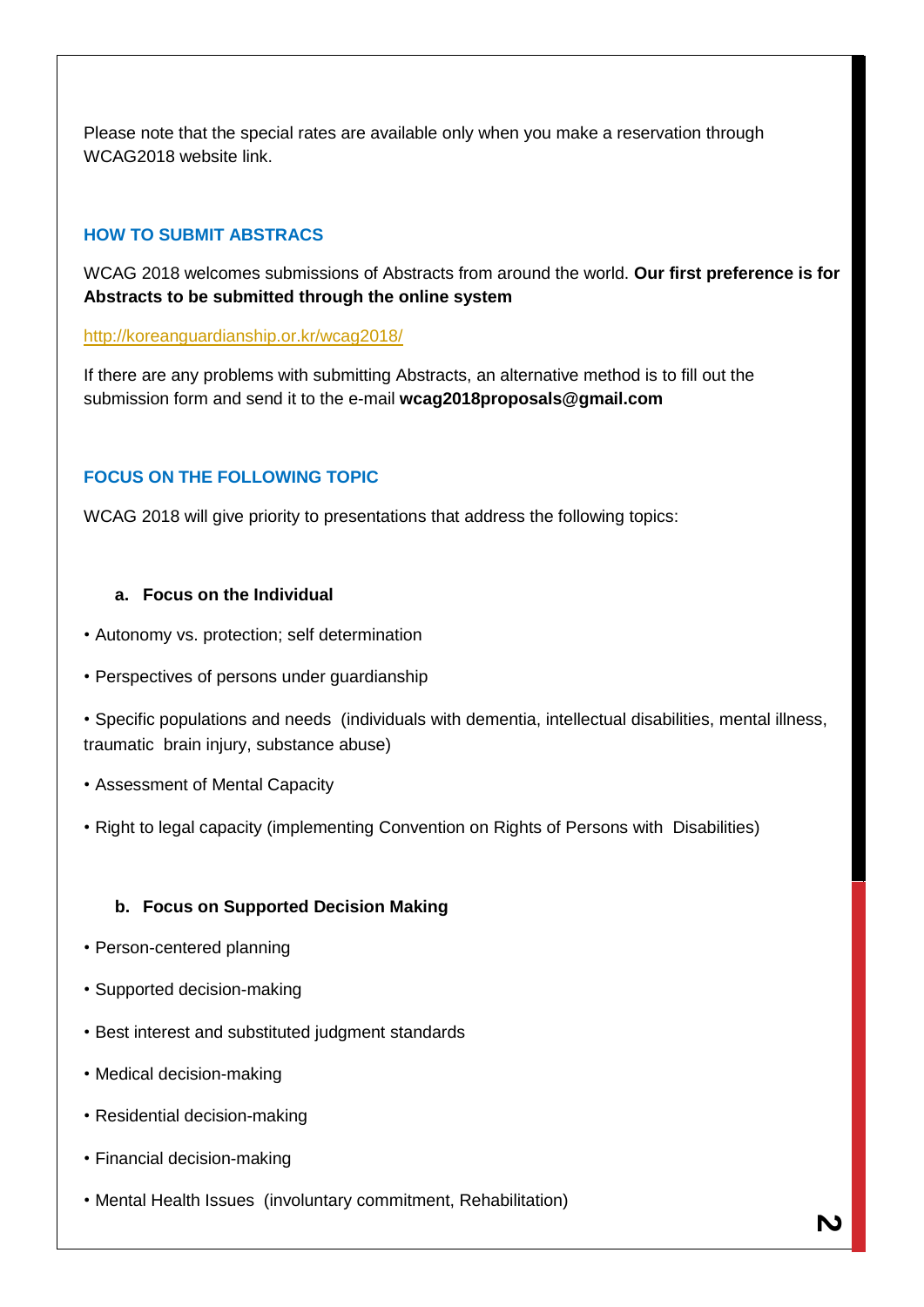- Planning tools financial (powers of attorney, trusts)
- Planning tools health care (medical powers of attorney, health care surrogate laws)

### **c. Focus on Guardians**

- Standards of practice
- Training
- Volunteers (roles, support, training)
- Support for family guardians
- Public guardianship/trusteeship (funding, administration, caseloads)
- Certification, licensing, professionalization
- Addressing abuse, recovering assets
- Recognizing undue influence
- Financial management

# **d. Focus on the Advocacy agency and Public Guardianship office**

- Perspectives of the Advocacy agency
- Standards of practice
- The Role of the Advocacy agency in communities
- Training of Volunteers (roles, support, training)
- Support for the Advocacy agency
- The relation of the Advocacy agency and Public Guardianship office

#### **e. Focus on the Courts**

- Monitoring practices
- Bonding and restricted accounts
- Access issues (delays, representation, language services)
- Limited and tailored orders
- Assessment of capacity